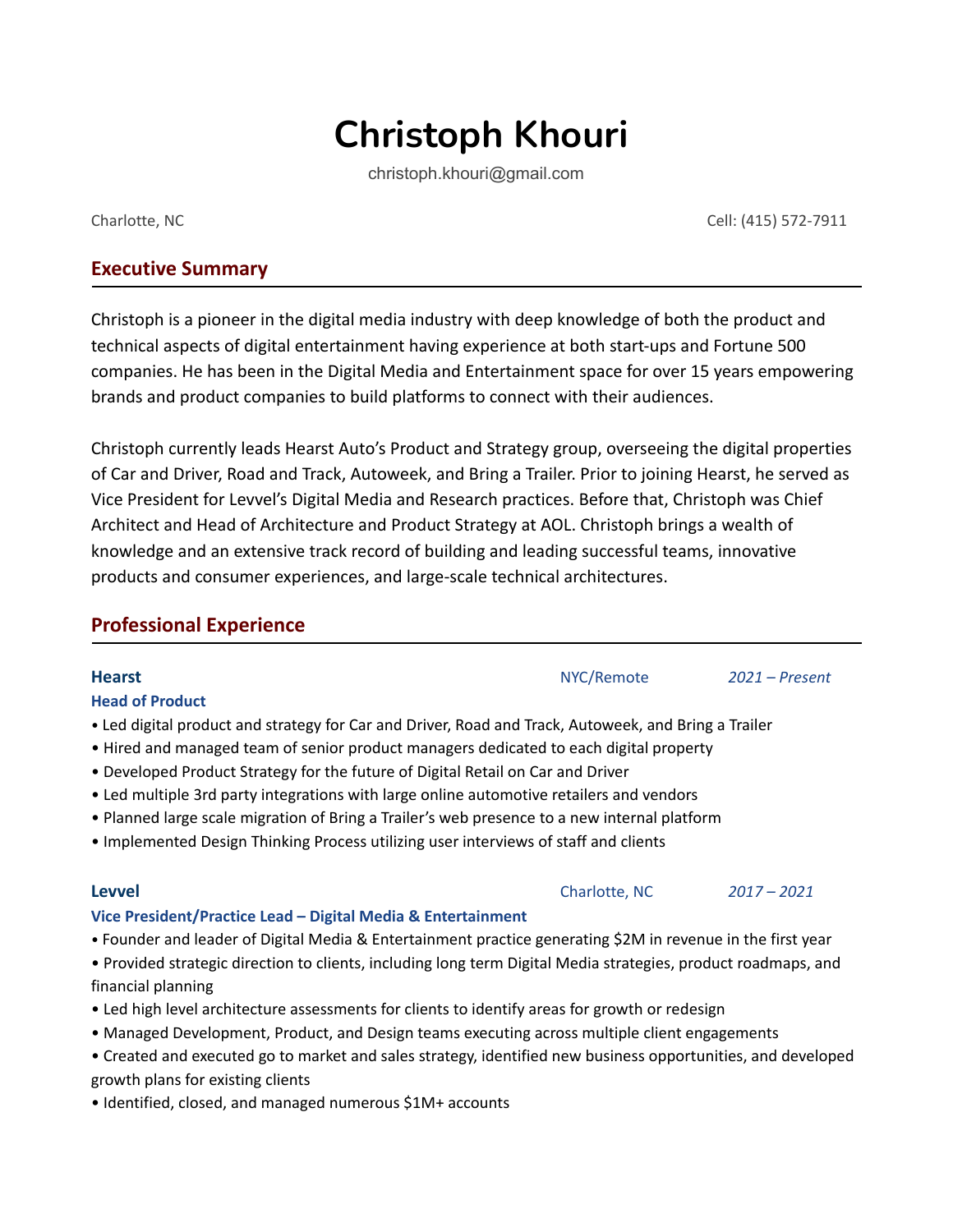### **Vice President/Practice Lead – Research**

• Expanded and led team of research analysts and writers providing custom research capabilities to clients across the FinTech and Digital Media space

• Managed integration of newly acquired company, including rebranding and client communications

• Developed and executed internal content strategy for marketing and sales efforts to expand 'top of the funnel' leads

## **Head of Architecture and Product Strategy**

- Worked across divisions to consolidate all content management systems to a single multi-tenant platform
- Developed content strategy for emerging products and platforms such as VR, 360 video, bots and AI/ML to help brands implement and continue to enhance their content distribution

• Created and implemented comprehensive strategy for brands to publish content, circulate traffic, enable capture of content from external contributors, optimize syndication, and increase monetization

• Initiated Open Source program which made internal products available to the open source community and enabled employees to contribute to external projects

## **Chief Architect / Product Owner**

• Led product and technology for global publishing platform supporting 60+ international O&O brands including Aol.com, Huffington Post, Engadget, TMZ, Makers, and Autoblog

- Reported directly to the Global CTO and managed global Development, Design, and Support teams
- Re-architected the publishing platform to support a 100% AWS migration from 6 on-premise data centers

## **Principal Software Engineer**

- Lead engineer for Blogsmith CMS and Weblogs, Inc media brands
- Architected and developed publishing platform that served 600+ brands out of 6 geo-distributed data centers
- Supported 1,000+ internal editors and customers
- Developed live blogging platform currently in use by multiple brands including Engadget's Apple Keynote coverage, handling billions of transactions per event
- Collaborated with Executive, Editorial, Legal, and Development teams globally on 100+ site launches
- Re-launched netscape.com as a social community site with over 500,000 active members

# **Co-Founder/CTO**

- Co-founded Castfire, a platform that enables content producers to manage audio and video content
- Developed and executed commercial and business development strategy
- Served over 1.5 million video streams per day with real time ad insertion and business logic
- Clients included multiple NFL teams, MLS, ESPN, AOL, Engadget, C|Net and others
- Architected, implemented, and maintained software and hardware platforms
- Built and led Engineering and Commercial teams across multiple countries
- Acquired by Alphabird in 2012, now part of WideOrbit

# **Castfire** San Francisco/Remote *2005 – 2012*

**AOL** NYC/Remote *2006 – 2017*